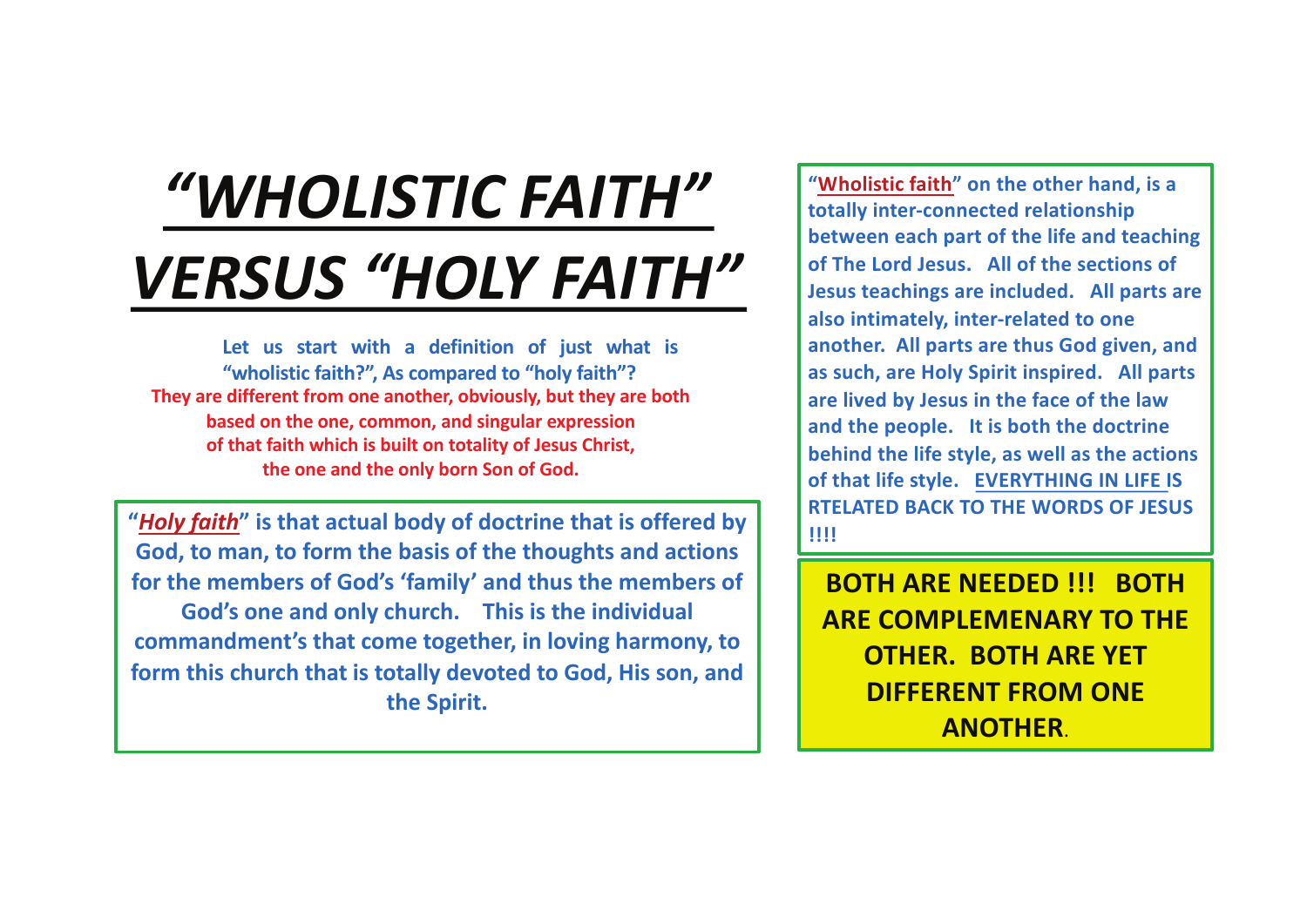**PICTURE A WHOLE ORANGE**

**WHAT COMPRISES A WHOLE ORANGE**

**What is an orange? It is the sum of all of its parts.**

**What is faith? It too is the sum of all of its parts, all working in harmony, according to the plan, for the intended purposes of God.**

**"WHOLISTIC FAITH"** IS BASED ON THE IDEA THAT ONE MUST *CATCH* THE IDEA (HEAR), THEREBY WORKING TO *REMEMBER THE CONTENT* FROM THE INSIDE ON OUT TO THE OUTSIDE OF A PERSON AND THUS INTEGRATING. THIS IS TO *CREATE THE CHRISTIAN SELF* AND MOLDING THAT NEW SELF TO THE TEACHINGS WHICH ARE WRAPPED UP IN ONE, SINGULAR, DOCTRINAL REALITY, JESUS IS LORD.

**"WHOLISTIC FAITH"** IS ALSO THE NECESSITY OF MAKING THE *CHANGES* REQUIRED BY THIS NEW FAITH IN ALL PARTS OF LIFE BY FULLY **COMMITTING** TO THE LORDS DISCIPLINE AND LIFE-STYLE. IT IS *THE CYCLE OF CHRISTIAN LIFE* THAT MUST BE OBEYED BY ALL ......

**"TWO EXAMPLES"** "REAL FAITH IS BOTH A CHANGE IN THE HEART AND ONE IN THE HEAD....." IT IS THE PURSUIT OF A FULLY BALANCED LIFE-STYLE, thus we see this sort of change having begun to occur in the story THAT WAS TOLD ABOUT JESUS' ENCOUNTER WITH THE CENTURION and his servant who was dying. It was action that would accompany the full state of Christocentric mindset that was being requested by the Grecian widows in Acts IT WAS NOT LAW, BUT CONSISTENT CHRISTIAN COMPASSION.

| <b>CATCH</b>   | <b>INITIAL CONTACT</b>                                              | [HEAR]                      |
|----------------|---------------------------------------------------------------------|-----------------------------|
| <b>CONTENT</b> | <b>COMPREHENDING PROCESS AND KNOWLEDGE</b>                          | [BELIEVE]                   |
| <b>CREATE</b>  | PRACTICE COMING FROM INITIAL UNDERSTANDING                          | <b>[REPENTANCE PROCESS]</b> |
| <b>CHANGE</b>  | DEVELOP THROUGH INITIAL EXERCISE                                    | <b>[CONFESS]</b>            |
| <b>COMMIT</b>  | LIVING A FULLY"SELF-DENYING" LIFE TO SERVE JESUS [LIVE COMPLIANTLY] |                             |
|                |                                                                     |                             |

**Hmmmmm, ---- sounds remarkably like part of the plan of salvation .....**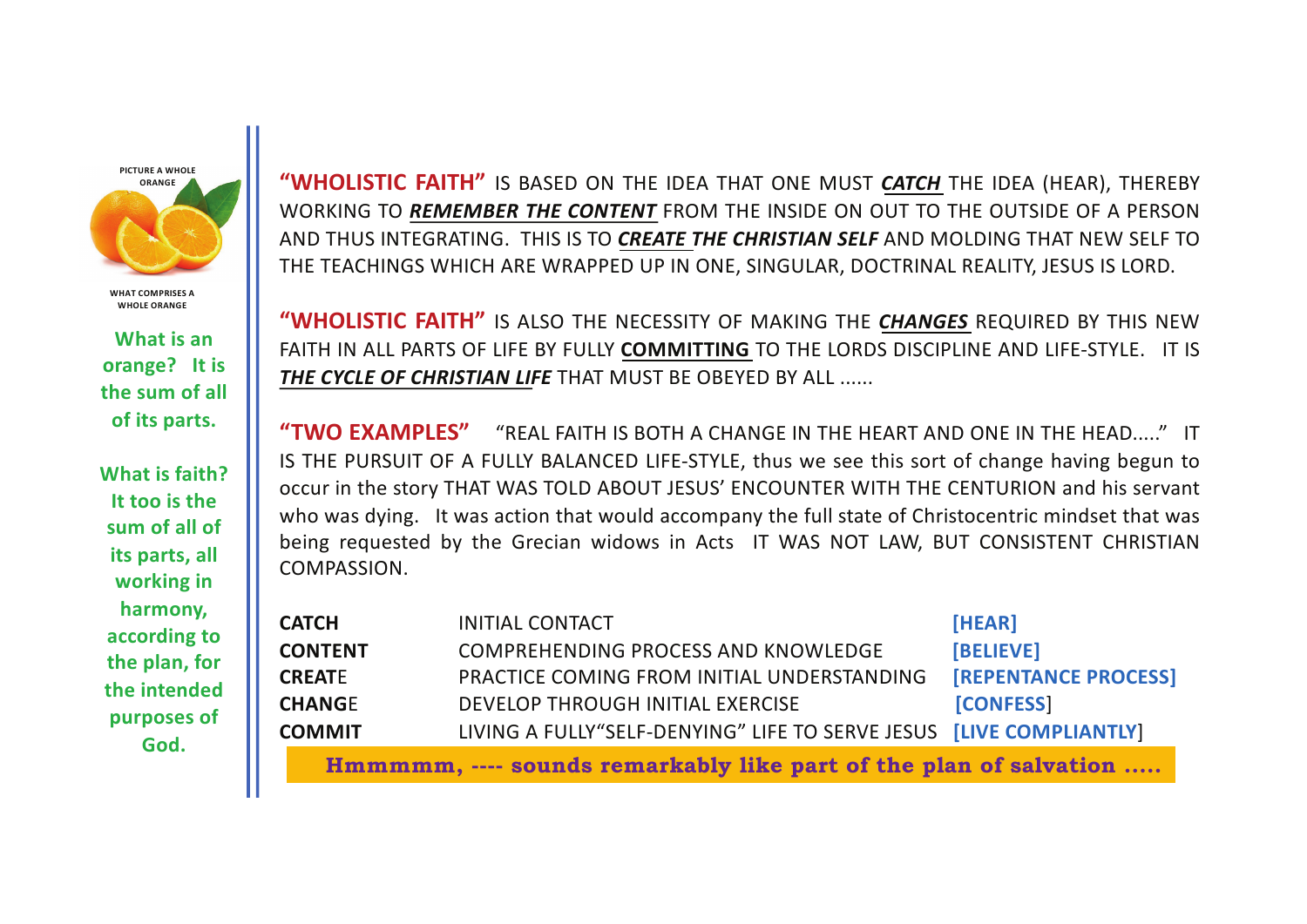## **WHY IS IT NECESSARY TO UNDERSTAND "WHOLISTIC FAITH"?**

**"WHOLISTIC FAITH" IS CRUCIAL TO ALL STUDENTS OF THE BIBLE BECAUSE IT CAUSES OUR EYE TO SEE THE INTRICACIES OF THE WHOLE BIBLE'S LOGIC. IT GIVES A MORE UNIFIED PERSPECTIVE SO AS TO HELP US REMEMBER THAT THE BIBLE IS ONE BOOK, FROM ONE AUTHOR, FOR ONE PURPOSE, WITH ONE CENTRAL CHARACTER WHO IS HERE TO DO OPNE THING, REALISTIC LOVE MANKIND AND OFFER MAN ONE, AND ONLY ONE HOPE. "WHOLISTIC FAITH" GIVES THE COMBINATIVE SUBSTANCE TO THE STATEMENT, "WE ARE ONE PEOPLE, OF ONE FAITH, ONE SPIRIT, ONE LORD, AND ONE MISSION", AMEM.**

# **HOW DOES "WHOLISTIC FAITH" AFFECT THE TEXT OF MARK ?**

**"WHOLISTIC FAITH" GIVES UNITY TO THE MESSAGE OF MARK. IT BRINGS MARK EVER UPWARD, FILLING IT WITH ONLY ONE MESSAGE: THERE IS NO LONGER THE OPTION OF OPINOINS, OR PERSPECTIVES, OR ANY TOM-FOOLERY TO BE HAD, FOR IT IS COMPLETE, OFF OF THE SINGULARITY OF ITS SINGLE SOURCE OF REAL, "FIRST AUTHORSHIP". NOW, WE MAY BE ABLE TO CLAIM THAT IT IS COMPLETE, USING OUR OWN MIND-POWER, BUT UNTIL WE CAN IDENTIFY IT AS A FULL, IDENTIFIED, DECLARED, BACKGROUND DOCTRINE. IT WILL REMAIN A MERE "SUGGESTION" OF OUR OWN MINDS, AND NOT HAVE THE POWER TO SPEAK TO THE WHOLE WORLD. "SUGGESTIONS" ARE ALREADY, MUCH TOO RIFE.**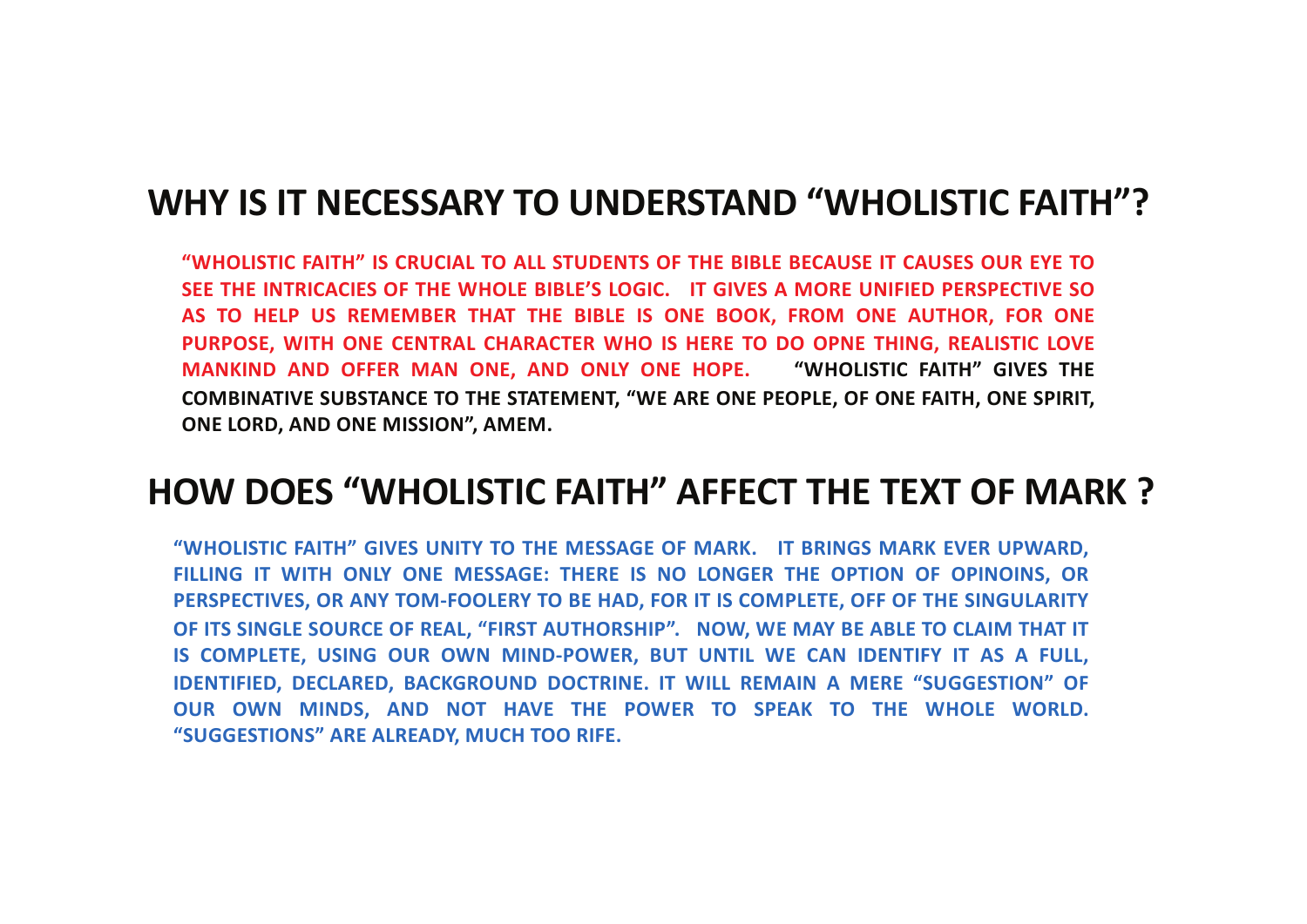#### **OTHER EXAMPLES OF "WHOLISTIC FAITH" BEING ENCOURAGED - DEVELOPED**:

- § **HEALING OF NA'AMAN give to any man in need**
- 
- § **FORGIVESS FOR THE WOMAN CAUGHT IN ADULTERY giving with a universality in our love**
- 
- § **GIVING TO THOSE WHO WERE WIDOWS INDEED being fair and equal to all, as we help all**
- 
- § **RIDE GIVEN TO THE ETHOPIAN EUNUCH BY PHILLIP being ready to share in any given situation**
- 
- 
- 

§ **RAISING THE CHILD OF THE WIDOW OF NAIN give / help those who can no longer help themselves** § **LOVE OF RUTH FOR HER MOTHER-IN-LAW helping all races, ethnic groups, and nationalities, letting need lead the way, unimpeded by man made laws** § **RECEPTION OF RAHAB'S GENEROSITY being attentive to all those in mortal / moral danger** § **MEAL GIVEN BY THE PHILIPPIAN JAILOR TO PAUL being ready to face our own trials for helping ease suffering** § **ASSISTANCE GIVEN TO BLIND BARTAMEUS willing to go beyond the few coins and truly touch lives** § **DONKEY TAKEN BY JESUS RIGHT BEFORE THE SACRIFICE known that good comes to all the totally benevolent servant**  § **PRINCIPLE: THE DRINK OF WATER FROM THE WELL BY THE GATE BY ALL OF THE OLD GENERALS 2 Samuel 23:16**

#### **EXAMPLES DIRECTLY FROM THE TEXT OF MARK:**

- 
- 
- § **Jesus cures in the market place as people came Mark 6:53-56 by-passes the priests**
- 
- 
- 
- § **Jesus heals on the Sabbath Mark 3:1-12 doing needed work onj the Sabbath** § **The Gerasene Demoniac Mark 5:1-20 by-passes the first step in the Law code** § **Healing the Gentile Syro-Phonecian woman's child Mark 7:24-37 doing good to all the "goy'im" [the unclean ones]** § **The man and the epileptic after the transfiguration Mark 9:14-29 employment of prayer and methodology** § **and now back to old "BLIND BARTAMAEUS" Mark10:46-52 "...just help me see..., I believe !!"**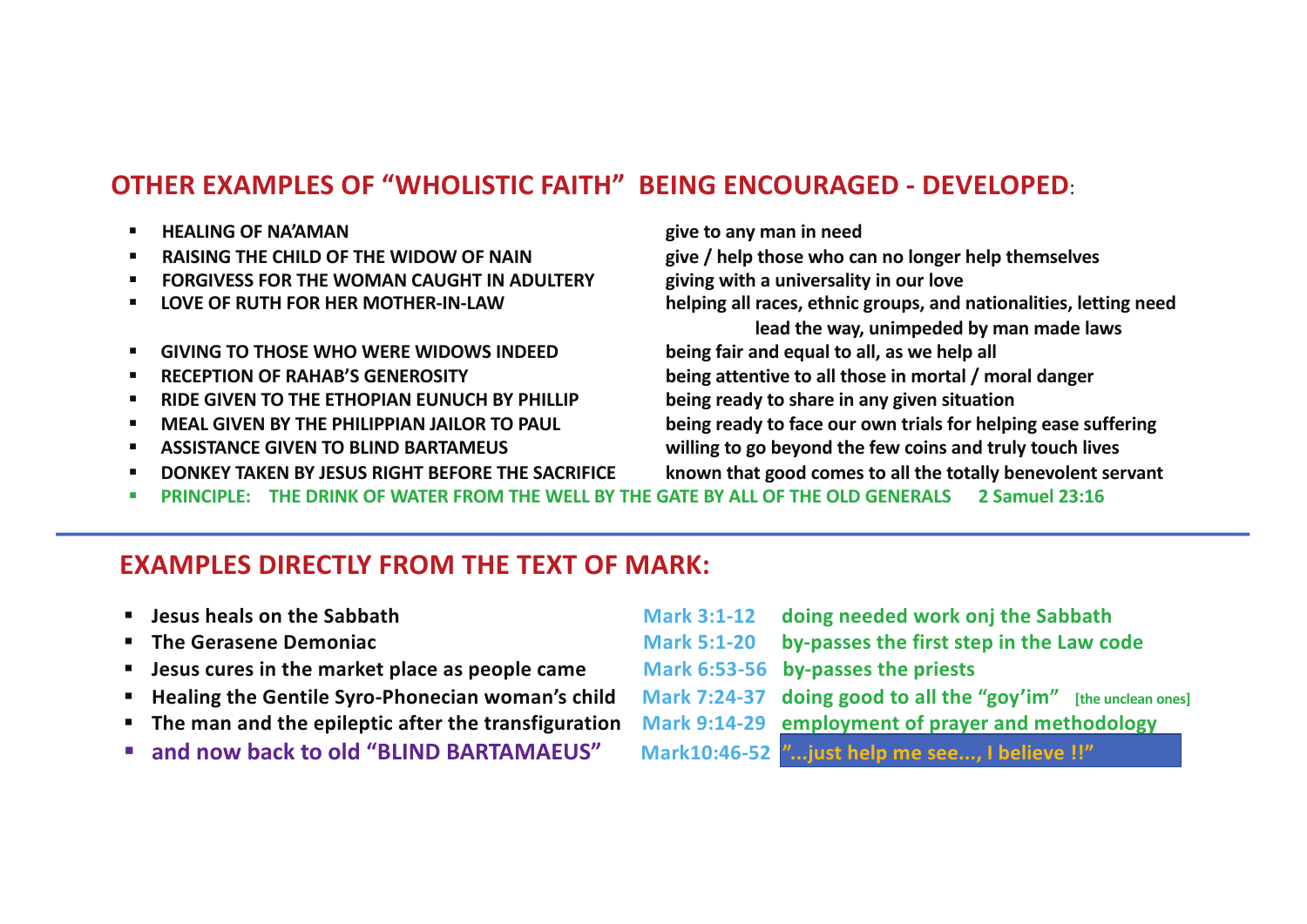#### **OTHER EXAMPLES OF "WHOLISTIC FAITH" BEING ENCOURAGED AND DEVELOPED**:

 $Point \rightarrow$  The bible is not always written in 'direct command' style, but in sometimes in exemplary, hard, suggestive style, one designed to teach us to do likewise, --- or else why include it? So, the bible is not just a collection of stories that we can choose to read and interpret off an ad-hoc reading plan. The whole purpose needs to be **considered, as one does with any whole context.**

#### **EXAMPLES DIRECTLY FROM THE TEXT OF MARK THAT WE ARE URGED TO FOLLOW:**

- **Jesus heals on the Sabbath day, no work day**
- **The Gerasene Demoniac, a truly untouchable 5:20 By-**
- **E** Jesus cures in the market place as people came
- **Healing the Gentile Syro-Phoenician woman's child Healing the Gentile Syro-Phoenician woman's child**
- **The man and the epileptic after the transfiguration**
- **East India as in the STARTIMAEUS"** matrices back to "BLIND BARTIMAEUS"

| <b>Mark 3:1-12</b> | by-passes social convention                                |
|--------------------|------------------------------------------------------------|
| <b>Mark 5:1-20</b> | by-passes the first step in the 'Law code'                 |
|                    | Mark 6:53-56 by-passes the priests and works "in situ"     |
|                    | Mark 7:24-37 by passes ethnic biases and touches the dead  |
|                    | Mark 9:14-29 by passes clinical restriction laws if needed |
|                    | Mark10:46-52 " just get me to the water on time"           |

He is a basic part of the whole story, one that is integral to the messages' whole-ness, thus he is an "wholistic example" of the more significant "suggestive style", one where we are asked to go beyond the rules of simple compliance and meet the needs that actually exist. If he was capable of getting into the pool, at the right time, would he have needed assistance? Would Jesus have helped him? Were there any others near the pool who needed no assistance? Did Jesus help them? *What did Jesus really give to Bar-Timaeus? Thus, he was possibly a "goy'im", an untouchable foreigner, possibly ...*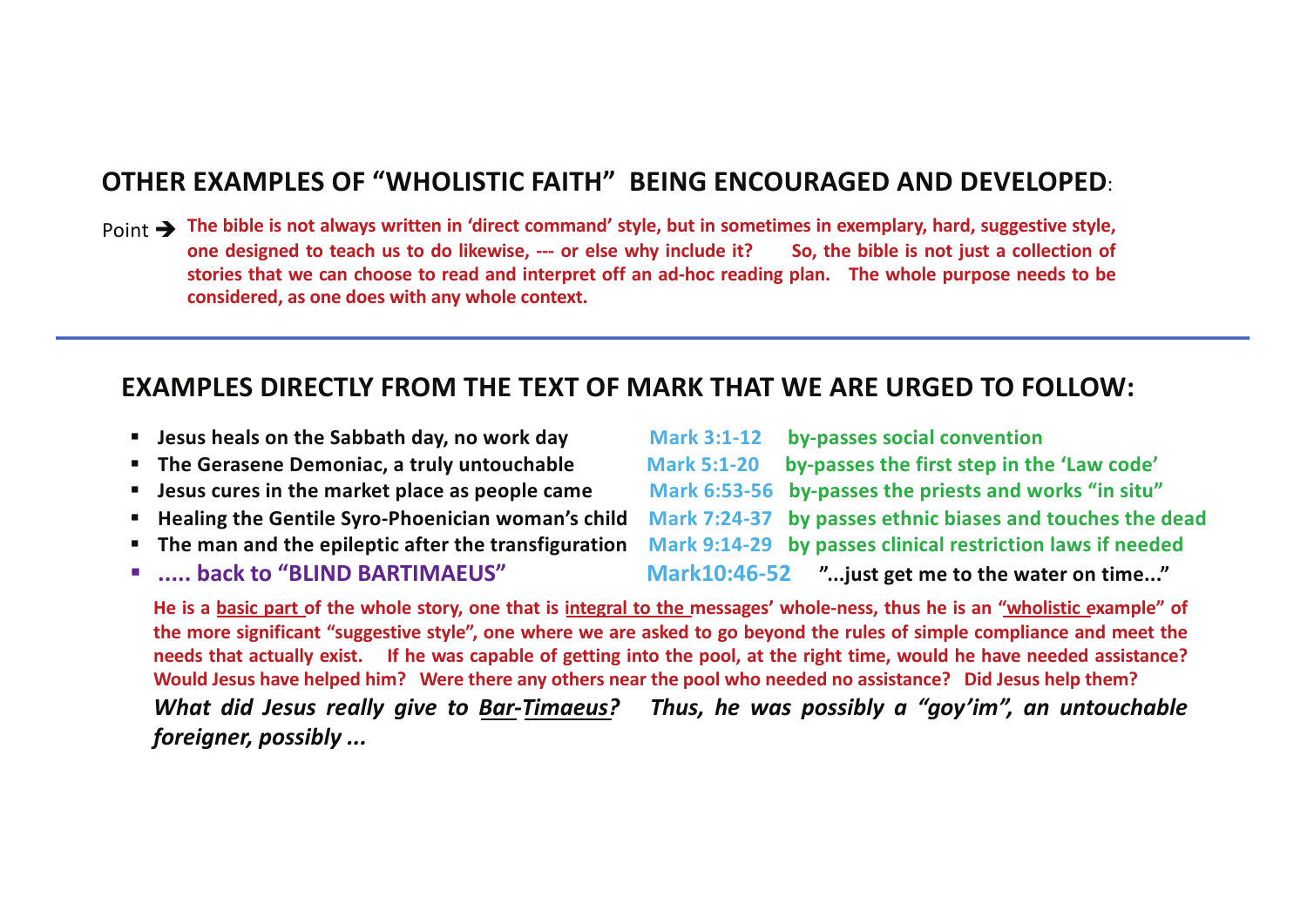#### **OTHER EXAMPLES OF "WHOLISTIC FAITH" BEING ENCOURAGED - DEVELOPED**:

- § **HEALING OF NA'AMAN give to any man in need** 
	- § **FORGIVESS FOR THE WOMAN CAUGHT IN ADULTERY giving with a univsality in our love**
	-
	- § **GIVING TO THOSE WHO WERE WIDOWS INDEED being fair and equal to all as we help**
	- § **RECEPTION OF RAHAB'S GENEROSITY being attentive to those in danger**
	- § **RIDE GIVEN TO THE ETHOPIAN EUNUCH BY PHILLIP being ready to share in any given situation**
	-
	-
	-

§ **RAISING THE CHILD OF THE WIDOW OF NAIN give / help those who can no longer help themselves**

§ **LOVE OF RUTH FOR HER MOTHER-IN-LAW helping all races, ethnic groups, and nationalities**

§ **MEAL GIVEN BY THE PHILIPPIAN JAILOR TO PAUL being ready to face our own trials for helping ease suffering**

§ **ASSISTANCE GIVEN TO BLIND BARTAMEUS willing to go beyond the few coins and truly touch lives**

§ **DONKEY TAKEN BY JESUS RIGHT BEFORE THE SACRIFICE known that good comes to all the totally benevolent servant** 

§ **PRINCIPLE: THE DRINK OF WATER FROM THE WELL BY THE GATE BY ALL OF THE OLD GENERALS 2 Samuel 23:16**

#### **EXAMPLES FROM THE TEXT OF MARK:**

- § **Jesus heals on the Sabbath Mark 3:1-12 doing needed work onj the Sabbath**
- **E** The Gerasene Demoniac
- **E** Jesus cures in the market place as people came
- **E** Healing the Gentile Syro-Phonecian woman's child
- **The man and the epileptic after the transfiguration**
- **E** and now back to old "BLIND BARTAMAFUS"

| <b>Mark 3:1-12</b>                              | doing needed work onj the Sabbath                          |  |
|-------------------------------------------------|------------------------------------------------------------|--|
| <b>Mark 5:1-20</b>                              | by-passes the first step in the Law code                   |  |
|                                                 | Mark 6:53-56 by-passes the priests                         |  |
|                                                 | Mark 7:24-37 doing good to the "goy'im" [the unclean ones] |  |
|                                                 | Mark 9:14-29 employment of unbridled prayer-compassion     |  |
| Mark10:46-52 -----just get me to the water----- |                                                            |  |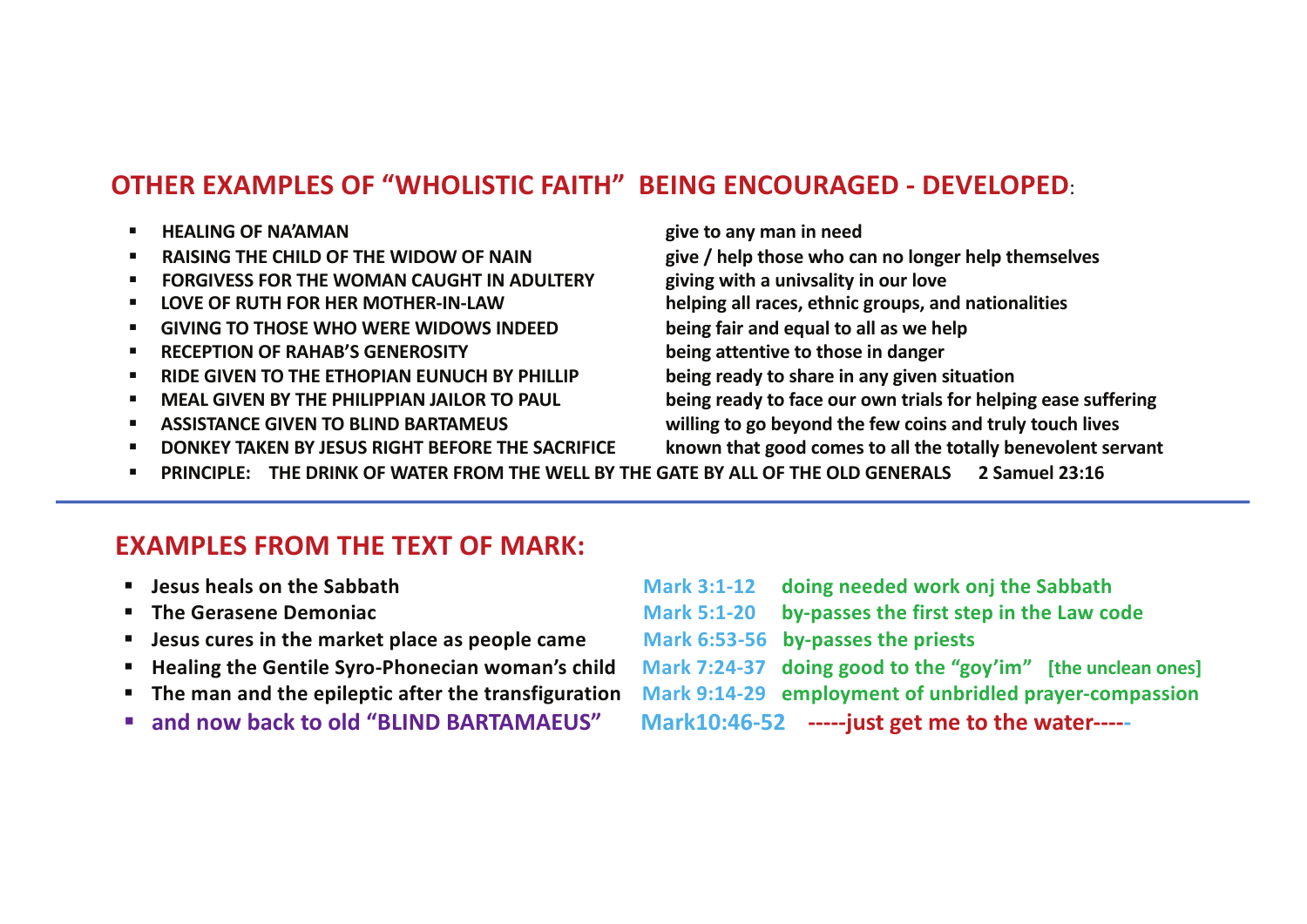**Wholistic faith is much more than mere evangelism**.

**Wholistic faith is purposely going out from safety and legal protection to see and help the truly needy.** 

**Wholistic faith is not to be overly bound by convention or laws or mere rules and mores'.**

**Wholistic faith is doing whatever you can to actually help all of those who are needy, one-by-one.**

**Wholistic faith is not to just benefit yourselves in others eyes, but to assist, help, serve all of the down trodden peoples, be they the enemy, or the friend, be they the unknown, or the known.** 

**Wholistic faith is living to help in their real needs, spiritual and economic, -giving dignity and courage to all of those who have stubbed their toes out on the road**.

**Wholistic faith is keeping the walking dispossesed to keep on walking that road getting ever closer to Jesus.**

**Wholistic faith is knowing that I have spent this day honestly helping some one, today, no matter what my 'job' is supposed to be, or what their perceived need is.**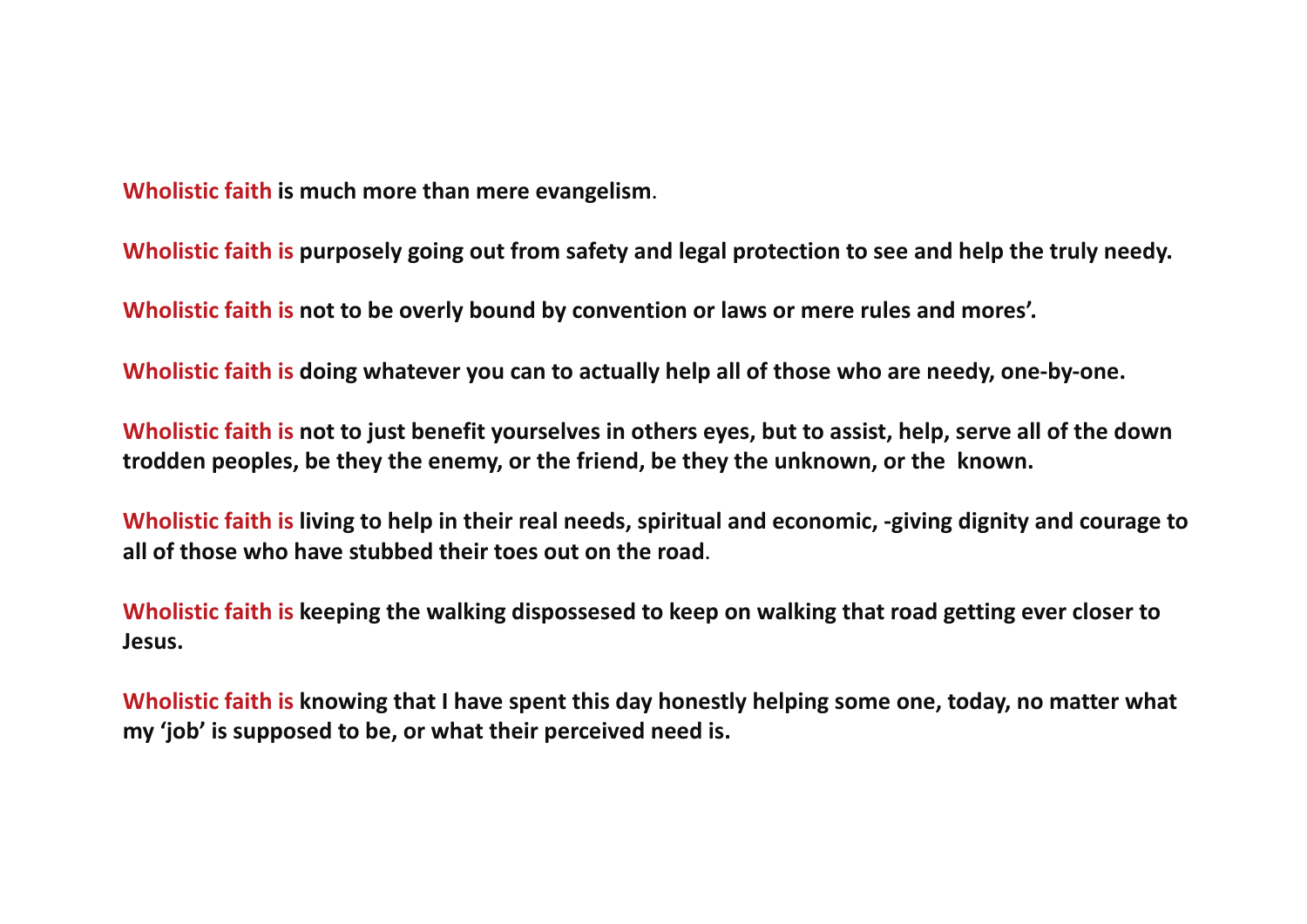#### **OTHER EXAMPLES OF "WHOLISTIC FAITH" BEING ENCOURAGED AND DEVELOPED**:

**...... STUDY FOR YOPURSELF AND THEN ADD THESE FACTORS WHICH ARE TO BE COMBINED WITH OUR LOVE AND ACTIONS**: USE THESE TRAITS AS GUIDES.......

- **1. DIGNTY PRESERVED**
- **2. TRUTH DEFENDED**
- **3. COURAGE SHARED**
- **4. SELF-SUFFICIENCY TAUGHT**
- **5. SETTING ASIDE PERCEIVED LAWS AND THUS EATING THE GLEANINGS LIKE DAVID'S MEN DID**
- **6. PRAISING GOD / JESUS ALWAYS FOR THE OPPORTUNITY AND THE WHERE-WITH-ALL TO HELP**
- **7. SEEK OUT THE VOICE OF THE CONGREGATION**
- **8. WHEN A NEED IS SEEN, GO AND FULFILL THAT NEED, AS BEST AS YOU CAN,** *NOW* **...... APOLOGZE LATER.**